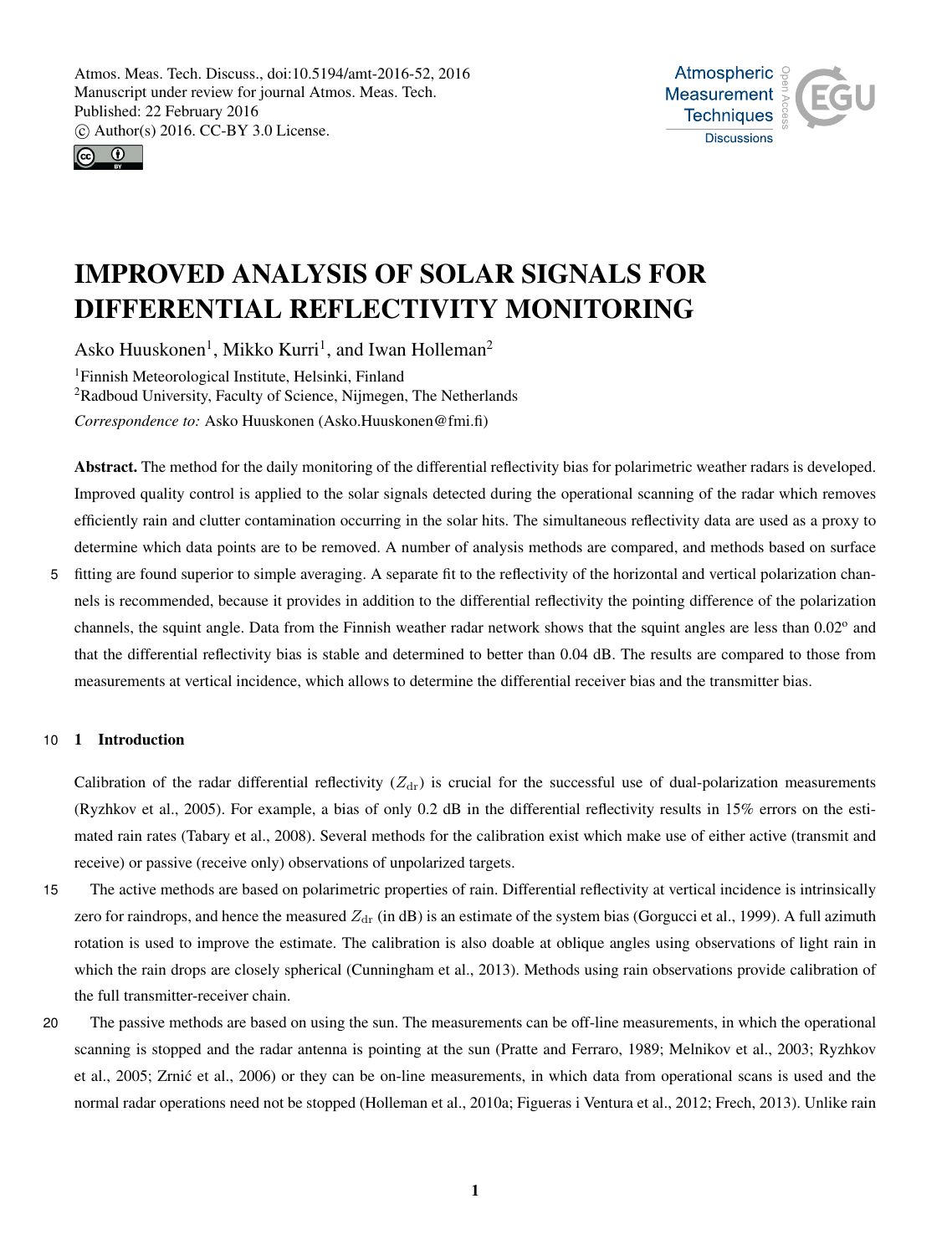



calibration, the solar observations provide information only on the receiver chain, but they provide antenna angle information in addition.

Holleman et al. (2010a) introduced the on-line method to the solar  $Z_{dr}$  data, and showed daily differential reflectivity biases from French and Danish operational polarimetric radars and compared them to those obtained from rain calibration at 5 zenith. The paper demonstrated the capability and importance of daily monitoring of the  $Z_{dr}$ . The method builds on those using the solar signals for the antenna pointing, and for the monitoring of the radar receiver chain stability (Darlington et al., 2003; Huuskonen and Hohti, 2004; Holleman and Beekhuis, 2004; Huuskonen and Holleman, 2007; Holleman et al., 2010b). Figueras i Ventura et al. (2012) studied one year of data from French radars and concluded that both the solar method and the zenith calibration fluctuate less than  $\pm 0.2$  dB and that the fluctuations stem mainly from the variability of the receiver chain.

- 10 Frech (2013), by analyzing the data from horizontal and vertical channels separately, was able to determine the squint angle of the antenna finding a value of about 0.02°. The squint angle results are obtained in addition to results on antenna pointing and receiver power. Cunningham et al. (2013) show results on the operational WSR-88 network. Gabella et al. (2015) describe a simple method for estimating the  $Z_{dr}$  bias, which is based on using power differences only.
- In the present paper, we revisit the monitoring of the receiver chain of the  $Z_{dr}$  calibration by the on-line solar method. We 15 discuss the filtering of the raw solar hit data to remove rain and clutter contamination with aim of increasing the quality and number of the solar hits. We then present several ways to obtain the  $Z_{dr}$  bias and discuss their usability. We also study the two polarization data sets separately, which produces results on the pointing difference between the polarizations (squint angle). Results are compared with those obtained from the  $Z_{dr}$  calibration in rain with zenith pointing antenna.

#### 2 Data

- 20 The Finnish Meteorological Institute (FMI) operates a network of ten C-band Doppler weather radars, of which nine radars are polarimetric. Every 15 minutes the radars perform an 11-elevation volume scan between 0.3° and 45° elevations, where six elevations up to 9 degrees are scanned in single–PRF with 570 Hz, and the others in dual–PRF. At every 5 minutes six of these eleven elevations are repeated. A recent description of the FMI network is given by Saltikoff et al. (2010). The network upgrade to polarimetry has continued since then so that now all radars except one are polarimetric, and two new radars have
- 25 been added to the network. For convenience some relevant properties of the four radars used in this study are shown in Table 1.

#### 3 Method

## 3.1 Detection of sun signatures

The detection of solar signatures in polar volume data of weather radars is described in Huuskonen and Holleman (2007). In the method a reflectivity signal which originates from a continuous microwave source is searched along radials in the operational

30 scan data. Figure 1 shows an example where four radars observe the solar signal simultaneously close to the spring equinox.

As a radar signal processor usually corrects the received echoes for the range dependence and the atmospheric attenuation, the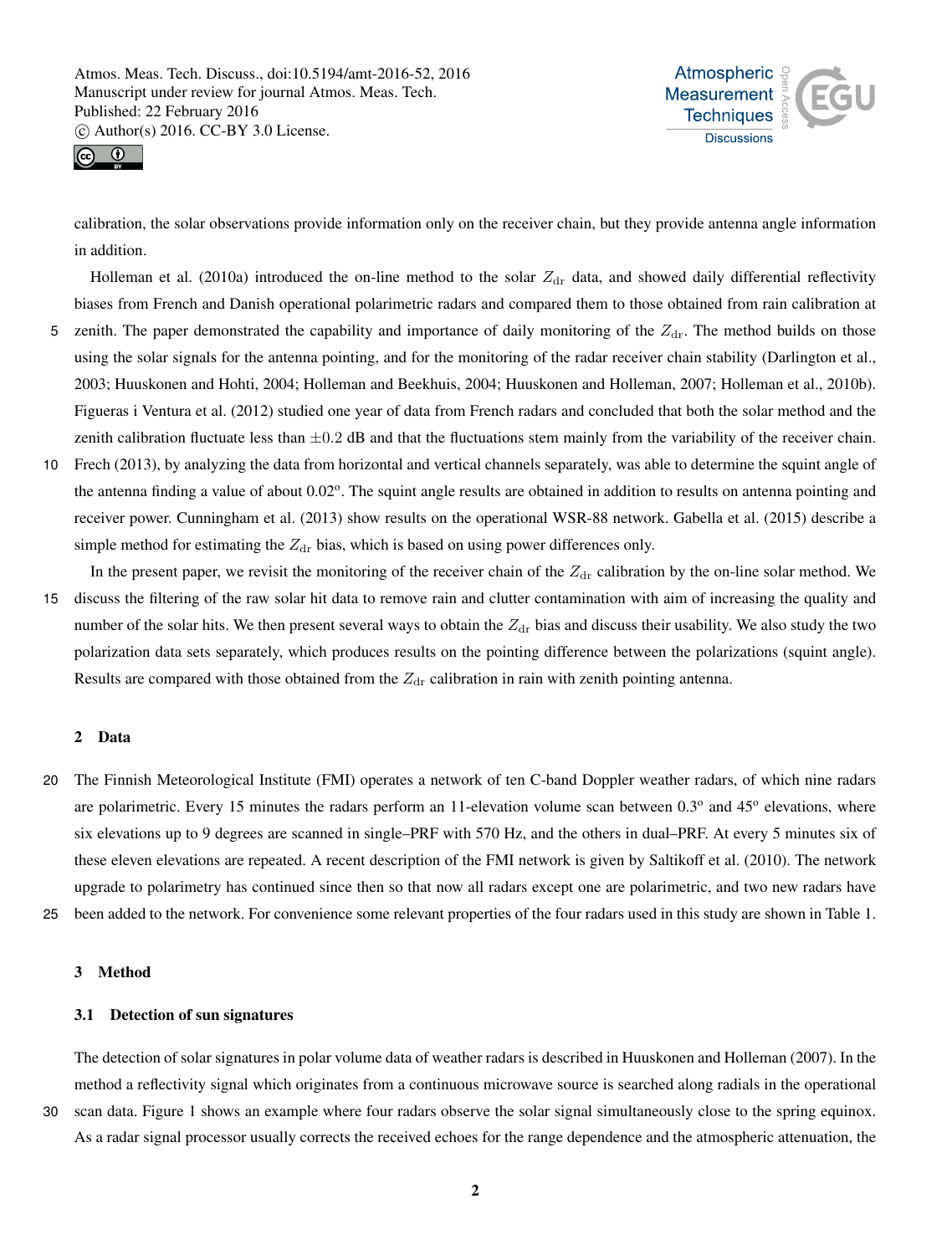





Figure 1. Solar signal observed simultaneously by four radars in Finland on March 25, 2001 at 4:00 UTC.

"reflectivity" signals from the sun increase with the range. The received solar spectral power at the antenna feed  $P_{H,V}$  for the *H*orizontal and *V*ertical polarizations (per MHz in dBm) can be calculated from the reflectivity signature as a function of the range  $Z_{H,V}(r)$  (in dBZ) using:

$$
P_{H,V} = Z_{H,V}(r) - 20\log_{10}r - 2ar - C_{H,V} - 10\log_{10}\Delta f\tag{1}
$$

5 where  $C_{H,V}$  is the radar constant in dB according to Probert-Jones (1962) for horizontal and vertical polarizations, respectively, a the one-way gaseous attenuation in dB km<sup>-1</sup>, and  $\Delta f$  the receiver 3 dB bandwidth in MHz, assumed to be the same for both polarization channels. In the case of a proper solar signal the power  $P$  is constant along the range. Depending on the hardware of the radar, the volume coverage pattern, the season, and the latitude of the radar, several tens of sun hits are found per day.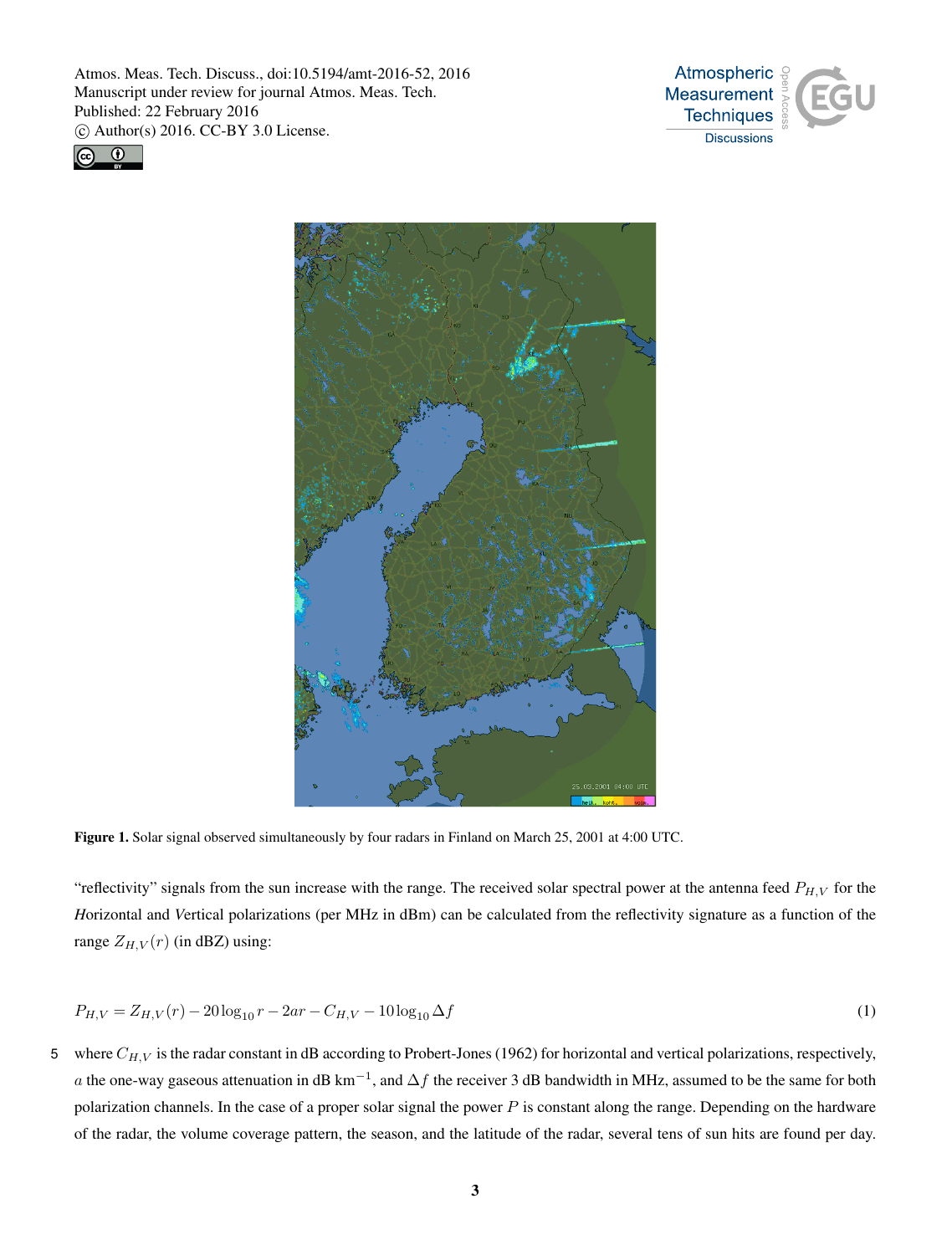





Figure 2. Sun images based on sun hits collected from the FMI Anjalankoski radar in March 2015. The left panel shows the sun hit power relative to maximum (black within 1 dB of maximum, red 1 ... 3 dB below the maximum, blue 3 ... 7 dB below the maximum, and magenta more than 7 dB below the maximum) and the right panel the differential reflectivity (magenta less than -0.3 dB, blue -0.3 ... -0.1 dB, green  $-0.1$  ... 0.1 dB, red 0.1 ... 0.3 dB, and black above 0.3 dB). An ellipse with axes of  $1^{\circ}$  and  $1.2^{\circ}$  is provided to show the approximate half power (3 dB) widths in elevation and azimuth, respectively. The dashed lines show ellipses with axes lengths twice that.

Uncorrected reflectivity data are used for this analysis as (time-domain) Doppler clutter filters can attenuate the solar signal by several dBs. The solar signal may also have contamination caused by ground clutter and precipitation. This can be circumvented by discarding data below  $1^{\circ}$  elevation and using data from long ranges (e.g.  $> 100$  km) only.

## 3.2 Modelling of Z signatures

5 The sun hits have a symmetric distribution around the sun position which is a slightly wider in azimuth than in elevation. A typical example is shown in the left panel of Fig. 2. The distribution of linear powers is well approximated by a Gaussian form, and hence the power  $P_{H,V}$  for the horizontal and vertical polarizations in decibels can be written as:

$$
P_{H,V}(x,y) \equiv a_x \cdot x^2 + a_y \cdot y^2 + b_x \cdot x + b_y \cdot y + c \tag{2}
$$

where the coordinates  $x$  and  $y$  are defined as:

$$
10 \quad x = (\phi_{\text{read}} - \phi_{\text{sun}}) \cdot \cos \theta_{\text{sun}} \tag{3}
$$

$$
y = \theta_{\text{read}} - \theta_{\text{sun}} \tag{4}
$$

where  $\phi$  and  $\theta$  denote azimuth and elevation, "read" refers to the angle reading of the radar antenna and "sun" refers to the calculated sun position. The observed azimuth differences are multiplied by  $\cos\theta_{\rm sun}$  to make them invariant to the elevation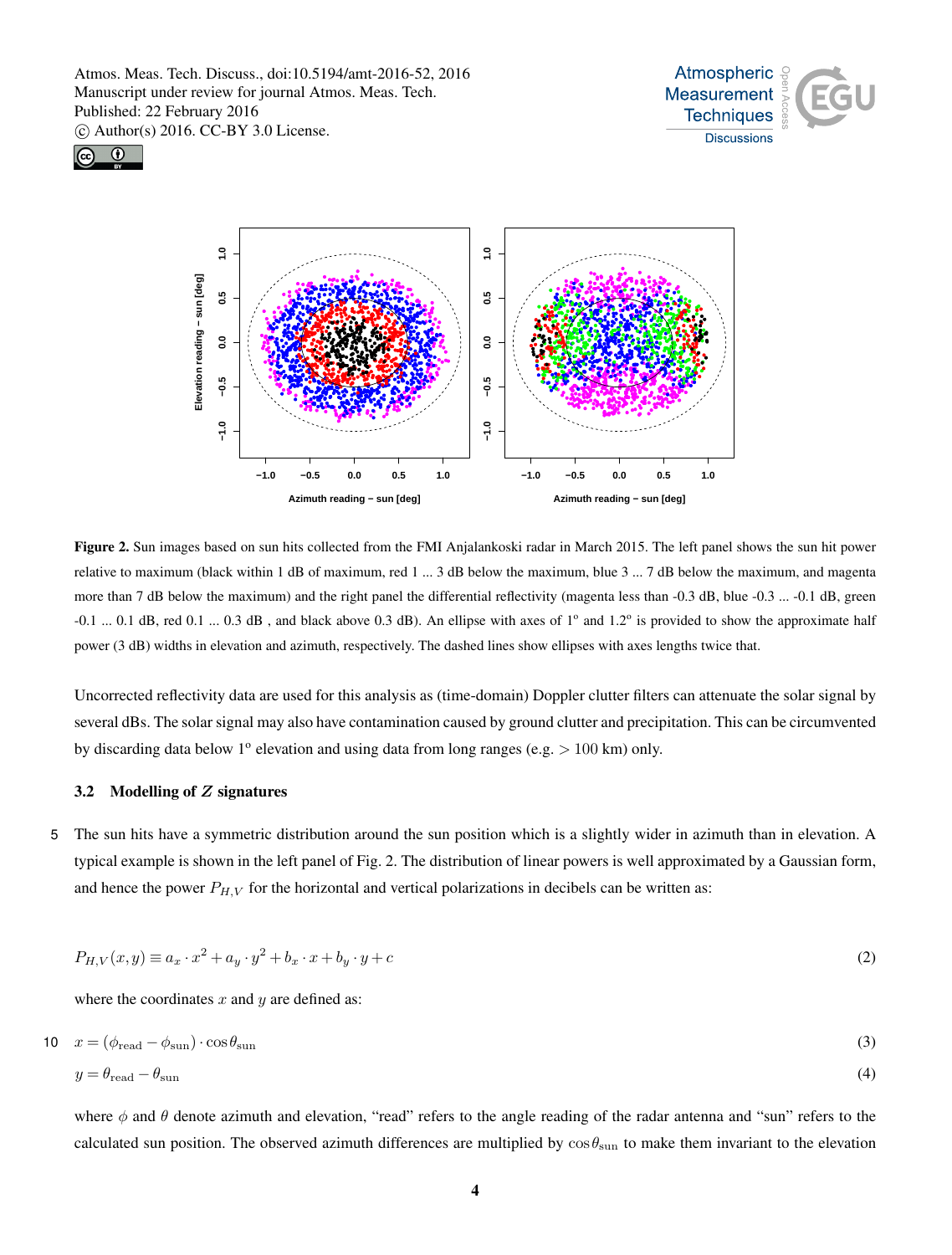



Table 1. Some properties of the FMI radars relevant to this study. The columns give the radar name, three letter acronym, latitude and longitude of the radar, the antenna beam widths for the horizontal polarization (H) and vertical polarization (V) in elevation and azimuth directions in degrees, the difference of losses in the transmitter chain  $(T_x)$  in dB, and difference of the antenna gains (g) in dB. The beam widths in the elevation and azimuth directions are based on measurement of the electric  $(E)$  and magnetic fields  $(H)$ , as indicated in the parenthesis.

| Radar        | Code       | lat <sup>o</sup> N | $\text{lon} \circ E$ | H(el, H) | H(az,E) | $V$ (el, $E$ ) | V(az,H) | $T_{x,h}-T_{x,v}$ | $g_h - g_v$ |
|--------------|------------|--------------------|----------------------|----------|---------|----------------|---------|-------------------|-------------|
| Korpo        | <b>KOR</b> | 60.13              | 21.64                | 0.914    | 0.980   | 0.940          | 0.941   | 0.0               | $-0.1$      |
| Anjalankoski | <b>ANJ</b> | 60.90              | 27.11                | 0.909    | 0.974   | 0.967          | 0.923   | 0.0               | 0.0         |
| Kesälahti    | <b>KES</b> | 61.91              | 29.80                | 0.927    | 0.949   | 0.944          | 0.928   | 0.0               | $-0.2$      |
| Kuopio       | KUO        | 62.86              | 27.38                | 0.916    | 0.944   | 0.948          | 0.908   | $-0.1$            | 0.1         |
| Luosto       | <b>LUO</b> | 67.14              | 26.90                | 0.911    | 0.983   | 0.953          | 0.943   | $-0.2$            | 0.0         |

(e.g. Doviak and Zrnic, 1993, p. 516). We assume that the biases and the widths are independent of the pointing angles, and ´ that the microwave center of the sun is close to the center of the optical disk. Eq. 2 is linear in the parameters  $a_x$  to c, and thus the sun data can easily be fitted to this equation by the least squares method. Parameters  $a_x$  and  $a_y$  are related to the widths of the distributions of the x and y values, parameters  $b_x$  and  $b_y$  to the elevation and azimuth biases, and parameter c to the

5 peak power, i.e. when the antenna is pointing exactly at the sun. Note that these parameters are different for the horizontal and vertical polarizations. The elevation width  $\Delta_{\theta}$ , the azimuth width  $\Delta_{\phi}$ , the elevation bias  $B_{\theta}$ , the azimuth bias  $B_{\phi}$ , and the power when the antenna is pointing directly to the sun,  $\hat{P}_{sun}$ , can be calculated from the linear parameters (Huuskonen and Holleman, 2007):

$$
\Delta_{\phi,\theta}^2 = -\frac{40 \log_{10} 2}{a_{x,y}} \approx -\frac{12}{a_{x,y}},\tag{5}
$$

$$
10 \t B_{\phi,\theta} = -\frac{b_{x,y}}{2a_{x,y}},
$$
\t(6)

$$
\hat{P}_{\text{H,V}} = c - \frac{b_x^2}{4a_x} - \frac{b_y^2}{4a_y}.\tag{7}
$$

The widths are obtained from Eq. 5 when the corresponding parameter  $a_{x,y}$  is negative.

As data from different elevations are analyzed together the solar elevation needs to be corrected for the effects of refraction. We use the analytical formulas for the atmospheric refraction of radiowaves, which are consistent with the commonly used 15  $k$ -model or 4/3-model (Holleman and Huuskonen, 2013). As the solar signal traverses all atmosphere, the expected value of  $k$ is less than 4/3, which is valid close to the surface. Hence we use  $k = 5/4$ , which fits best to the model calculations and radar observations according to Holleman and Huuskonen (2013). To avoid severe refraction, data below 1<sup>o</sup> elevation are discarded.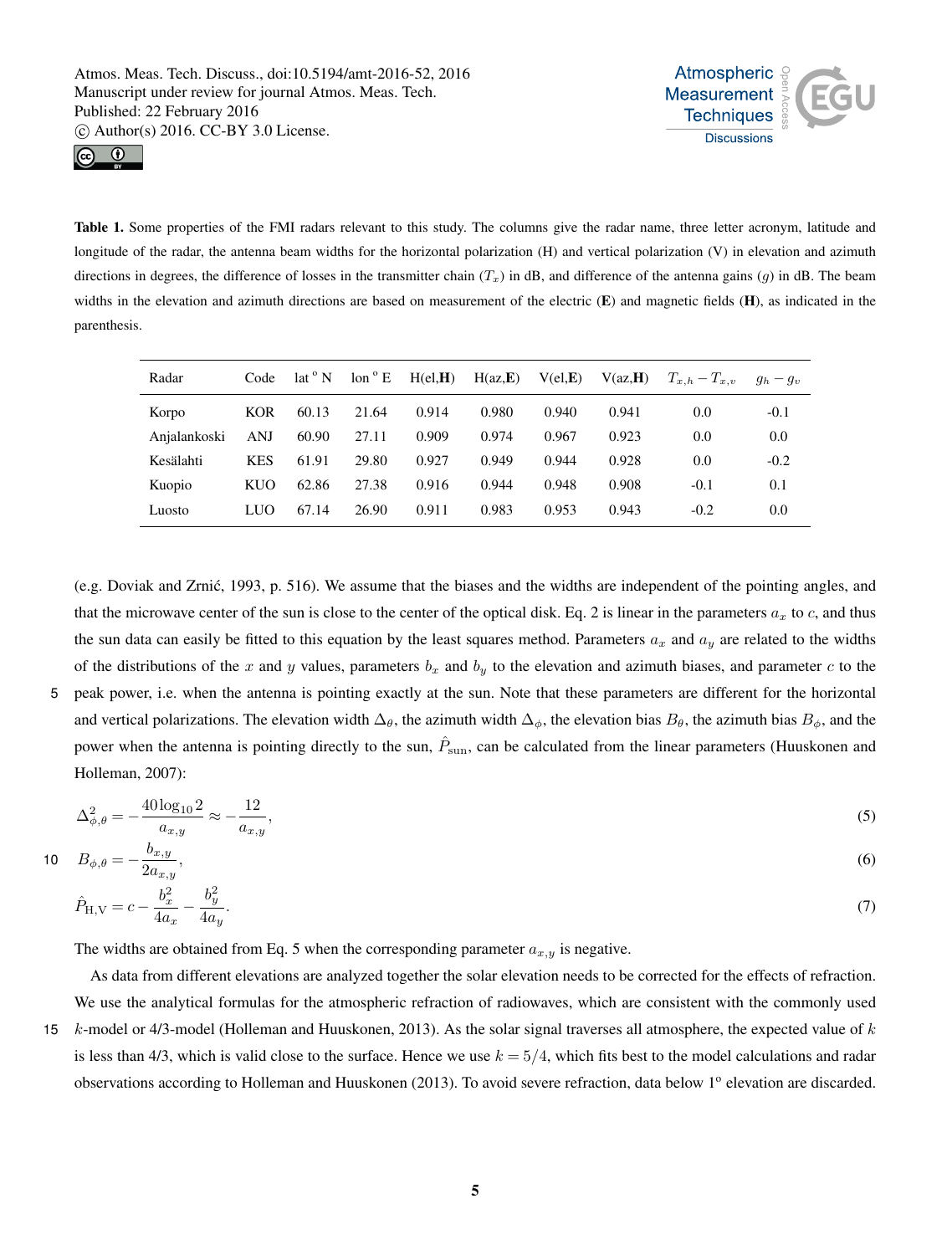



## 3.3 Modelling of  $Z_{dr}$  signatures

The right panel of Fig. 2 shows a scatter plot of the differential reflectivity, based on the same data as the reflectivity in the left panel. The distribution looks very different from that of the reflectivity, as the curvature has opposite signs in the elevation and azimuth directions. The distribution has a form of a saddle surface. In the vertical (elevation) axis the values are negative at the 5 edges indicating that the V lobe is wider than the the H lobe, whereas in the azimuth direction the opposite is true, in qualitative agreement with the antenna measurements shown in Table 1. The saddle surface form is different from the symmetric form seen in the Trappes radar data (Holleman et al., 2010b).

We can determine  $Z_{dr}$  at the direct solar pointing using the same formulation as used for the reflectivity. We hence write  $Z_{dr}$ as:

$$
10 \quad Z_{\text{dr}} \equiv \bar{a}_x \cdot x^2 + \bar{a}_y \cdot y^2 + \bar{b}_x \cdot x + \bar{b}_y \cdot y + \bar{c} \tag{8}
$$

where x and y are related to azimuth and elevation as given by Eq. 3 and Eq. 4. Noting that the curvature may be of either sign, the elevation width  $\bar{\Delta}_{\theta}$ , the azimuth width  $\bar{\Delta}_{\phi}$ , the elevation bias  $\bar{B}_{\theta}$ , the azimuth bias  $\bar{B}_{\phi}$ , and the  $Z_{dr}$  when the antenna is pointing directly to the sun,  $\hat{Z}_{dr}$ , can be calculated from the linear parameters as

$$
\bar{\Delta}^2_{\phi,\theta} = \frac{40 \log_{10} 2}{|\bar{a}_{x,y}|} \approx \frac{12}{|\bar{a}_{x,y}|},\tag{9}
$$

$$
15 \quad \bar{B}_{\phi,\theta} = -\frac{\bar{b}_{x,y}}{2\bar{a}_{x,y}},\tag{10}
$$

$$
\hat{Z}_{\text{dr}} = \bar{c} - \frac{\bar{b}_x^2}{4\bar{a}_x} - \frac{\bar{b}_y^2}{4\bar{a}_y}.\tag{11}
$$

where  $|\bar{a}_{x,y}|$  is introduced to obtain the width independent of the sign of the curvature parameter.

If the horizontally and vertically polarized beam patterns of the radar antenna were fully identical, the curvature parameters  $\bar{a}_x$  and  $\bar{a}_y$  would be zero, the received differential reflectivity constant, and simple averaging of the  $Z_{dr}$  would be sufficient. 20 In all other cases, the curvature provides information on the difference between the widths of the horizontal and vertical polarization beams. Following the procedure of Holleman et al. (2010a), we can derive a relation between the widths by noting that

$$
Z_{\rm dr} \equiv Z_H - Z_V = P_H - P_V + (C_H - C_V) \tag{12}
$$

where we have applied Eq. 1. The difference of the radar constants does not affect the form of the distribution. Hence we can 25 expand the powers with Eq. 2. By equalling the coefficients of the two-dimensional polynomial, we arrive at the following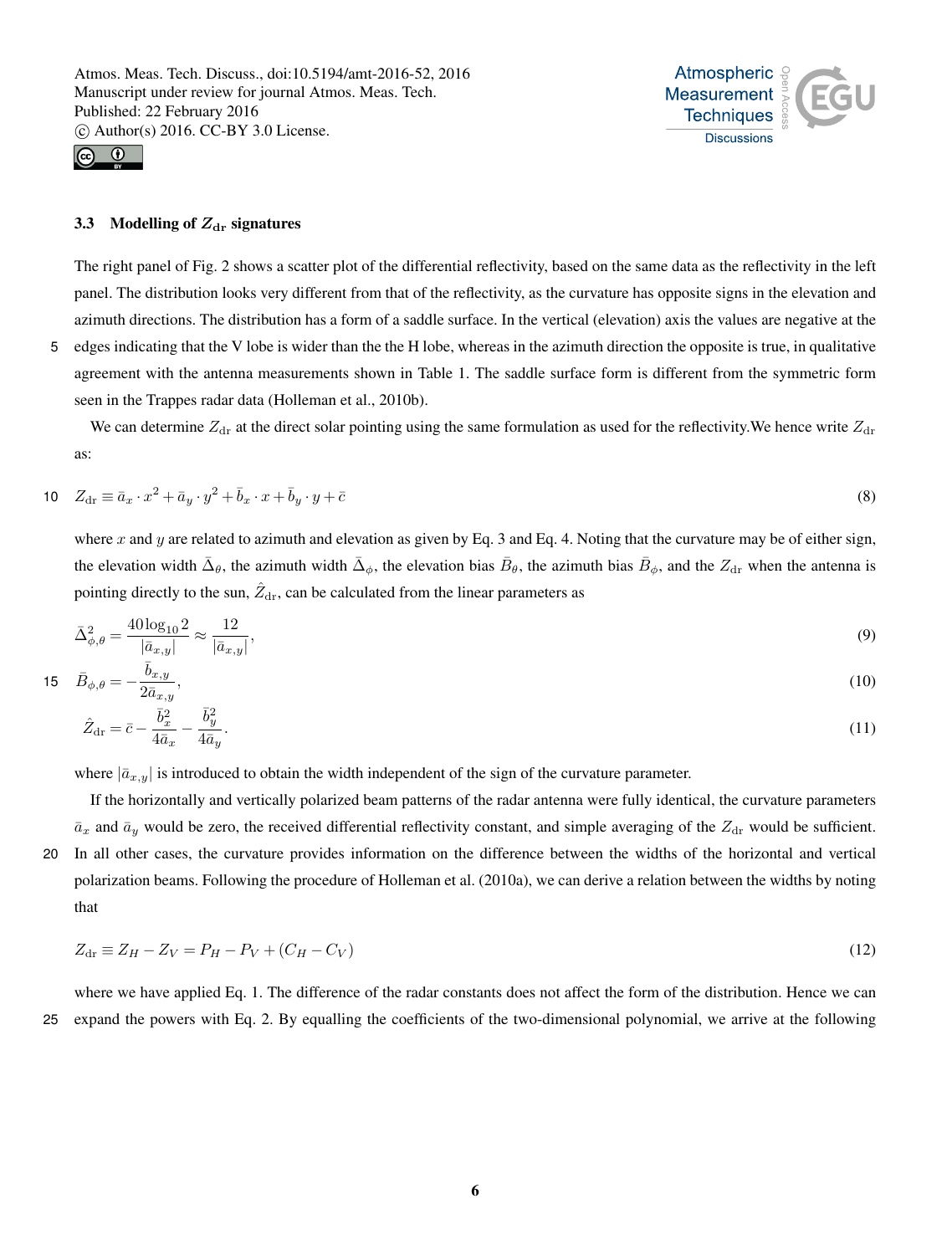



equations:

1  $\overline{\bar{\Delta}^2_\theta}$ 

$$
\frac{1}{\bar{\Delta}_{\phi}^2} = \frac{1}{\Delta_{\phi,v}^2} - \frac{1}{\Delta_{\phi,h}^2} = \frac{\bar{a}_x}{40 \log_{10} 2} \tag{13}
$$

$$
=\frac{1}{\Delta_{\theta,v}^2} - \frac{1}{\Delta_{\theta,h}^2} = \frac{\bar{a}_y}{40 \log_{10} 2} \tag{14}
$$

$$
\bar{B}_{\phi,\theta} = -\frac{\bar{b}_{x,y}}{2\bar{a}_{x,y}},\tag{15}
$$

 $\hat{Z}_{dr} = \hat{P}_H - \hat{P}_V + (C_H - C_V) = \bar{c} \bar{b}_x^2$  $\frac{1}{4\bar{a}_x}$  –  $\bar{b}_y^2$ 5  $Z_{\text{dr}} = P_H - P_V + (C_H - C_V) = \bar{c} - \frac{y}{4\bar{a}_x} - \frac{y}{4\bar{a}_y}$  (16)

Many radar software systems do not provide the two reflectivities, but instead the horizontal reflectivity and the differential reflectivity (which is often calculated by subtracting detected powers and not reflectivities). Then one can derive the vertical reflectivity as  $Z_V = Z_H - Z_{dr}$ . This approach implies that  $C_H = C_V$  in Eq. 12.



**Figure 3.**  $Z<sub>dr</sub>$  as a function of altitude above the antenna estimated from zenith measurements during rain events. Each point is a daily average of measurements for a full azimuth rotation of the antenna. The dashed lines indicate the  $Z_{dr}$  bias calculated as explained in the text.

# 3.4 Calibration of  $Z_{dr}$  during rain

10 Calibration of differential reflectivity using polarimetric properties of rain has first been demonstrated by Gorgucci et al. (1999). Differential reflectivity at vertical incidence is intrinsically zero for raindrops, and hence the measured  $Z_{dr}$  (in dB)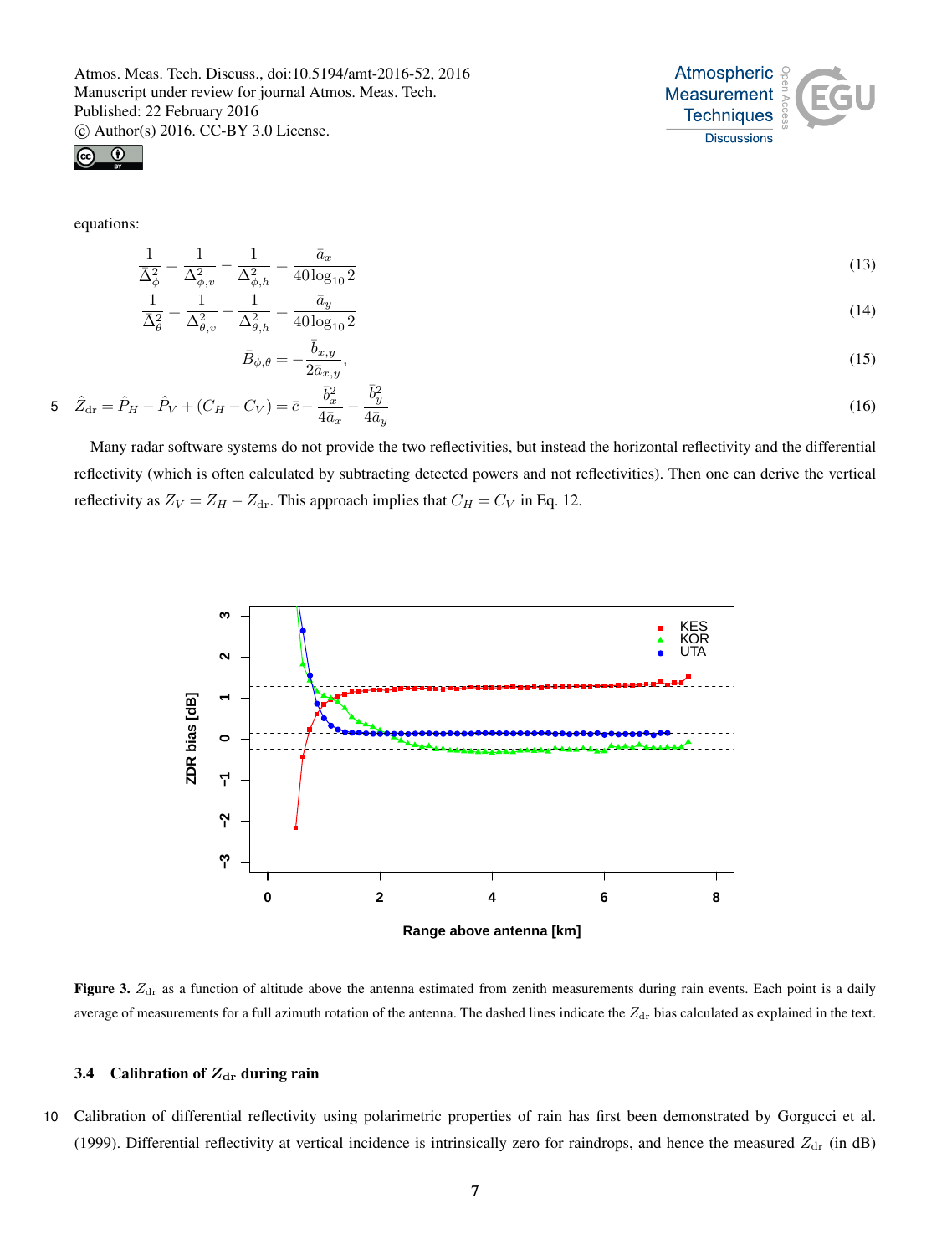





Figure 4. Statistical estimators in simulated rain with noise. The thick lines give three estimators of the center point, mean from 50 km distance (blue), median from 50 km distance (red), mean from 200 km distance (green). The thin lines of the respective color indicate the filtering windows. The second blue thin line at -123 dB is not shown. The window width for the mean estimator is three times the standard deviation, and for the median estimator is three times the median absolute deviation scaled by 1.4280 so that it agrees with the standard deviation of the underlying normal distribution. The the two range limits are indicated be vertical dashed lines.

is an estimate of the system bias. The differential reflectivity is interpreted as the sum of the differential biases in reception,  $\Delta R_{\text{dr}}$ , and transmission,  $\Delta T_{\text{dr}}$ :

$$
Z_{\rm dr}^{\rm rain} = \Delta R_{\rm dr} + \Delta T_{\rm dr} \tag{17}
$$

where  $\Delta R_{dr}$  and  $\Delta T_{dr}$  consist of differences of waveguide and other losses and the antenna gain between the horizontal 5 and vertical polarization channels, and  $\Delta T_{dr}$  is in addition affected by the differences in the transmitted power between the channels.

For  $Z<sub>dr</sub>$  bias estimation, all FMI polarimetric radars scan 360 degrees in azimuth with vertically pointing antenna every 15 minutes. There is a transient feature during the first few kilometers from the radar, because the horizontal and vertical receiver channels return to their normal operational gain in a different way after the transmission pulse. Range of this effect is radar

- 10 dependent and varies from 2 km to 8 km. Because of transient effect,  $Z_{dr}$  bias is analyzed from altitudes where the transient has died out. Figure 3 shows an example of the  $Z_{dr}$  bias analysis. In the analysis an average of  $Z_{dr}$  values of the sweep over 360 degrees in azimuth is calculated for each altitude level defined by the 125 m range gate used in these measurements. As a quality measure, only data with cross correlation coefficient  $\rho_{HV} > 0.9$  and SNR  $> 5$  dB are accepted for the analysis, and data beyond two standard deviations from the mean are discarded. If more than 80 % of the 360 degree azimuth sector is covered
- 15 by good quality data points the mean  $Z_{dr}$  bias is calculated for that altitude level. This last requirement is used to remove the potential  $Z<sub>dr</sub>$  bias caused by the orientation symmetry of the scatterers or by other disturbances during the measurement.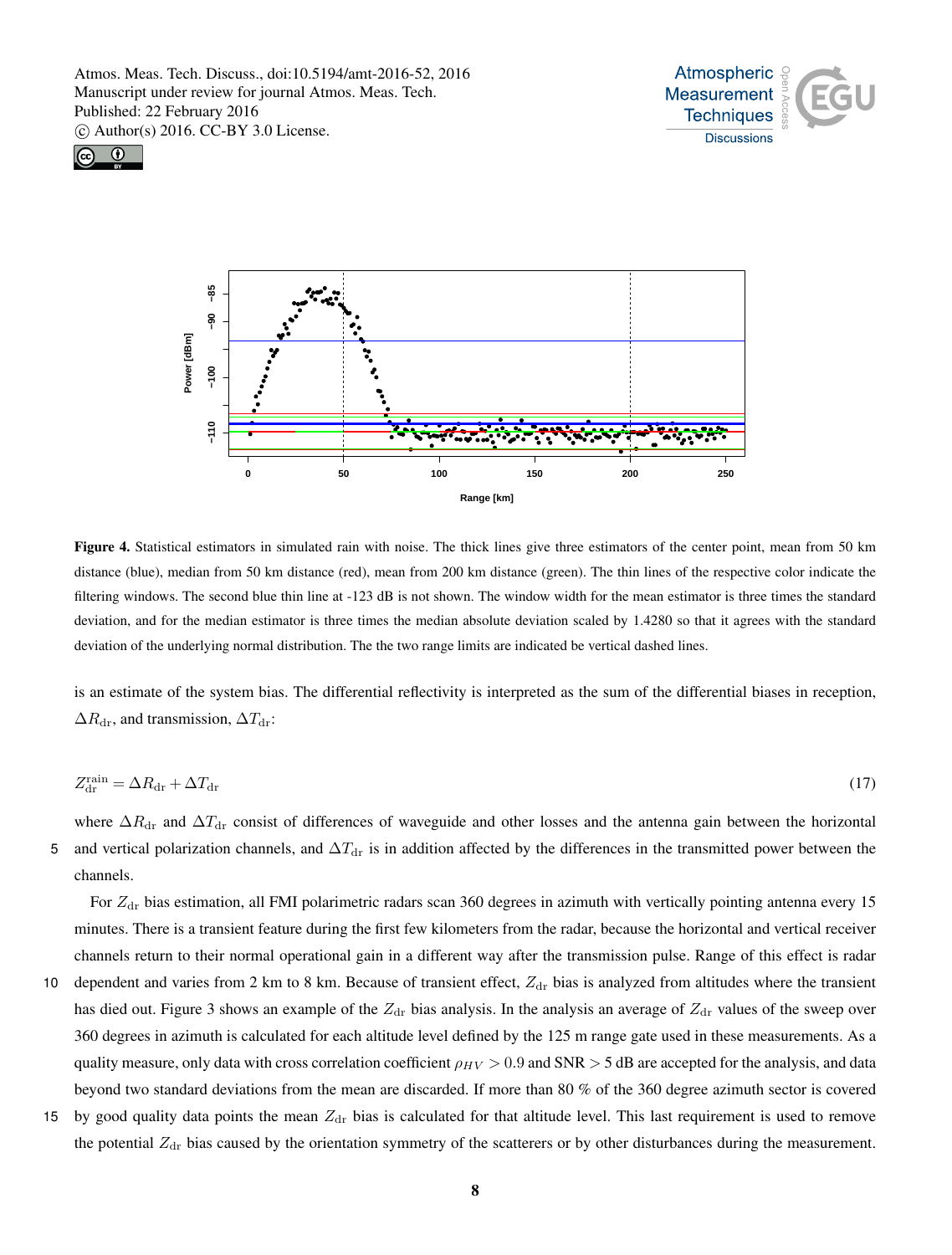





Figure 5. Probability that the solar hit power exceeds the far range power by 0.3 dB. The power determined by mean filtering is denoted by blue, and the power determined by median filtering by red. The green bar indicates solar power determined by the mean filtering when the filtering window is determined from points above 8 km altitude. The probability is given for start altitudes of 2, 4, and 6 km.

This procedure is repeated for every vertical scan and the final result is calculated as a daily mean of these quality controlled measurements.

## 4 Results and discussion

## 4.1 Quality control of the solar hits

- 5 The quality control of the solar hit data is necessary to get results of good quality. Huuskonen and Holleman (2007), Holleman et al. (2010b) and Huuskonen et al. (2014a) used a two stage approach for ensuring that rain and clutter do not contaminate the hit data. The first stage is to use data from far ranges only (i.e. 100 km (Huuskonen et al., 2014a)) which guarantees that clutter is not included, and the hit average is made of points above the rain in most cases. In addition solar hits with standard deviation much larger than that expected for a solar hit (e.g. three times larger) have been rejected. The second stage was to
- 10 do the fitting of data to the model twice. After the first fit, data points too far (e.g. 1 dB) from the fitted curve are removed and a second fit is carried out on the remaining points. This method works efficiently when a small number of outliers appears in the data. The results are further improved if one assumes that the antenna is already well pointed and uses only hits close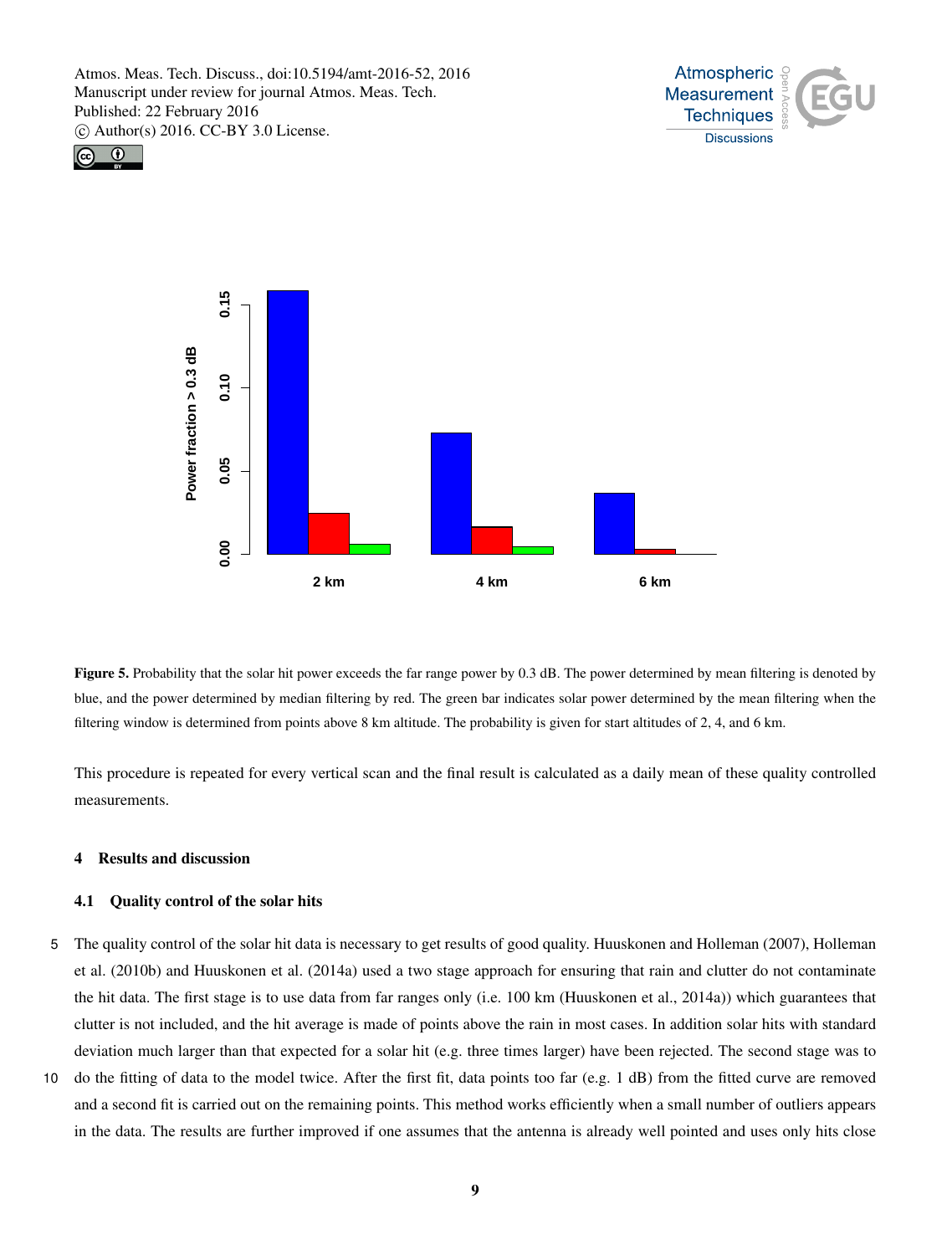



to that direction. This is an efficient method to avoid using signal from RLANs (Radio Local Area Network) which produce signatures resembling those of the sun. The use of these methods guarantees that good results are obtained in a majority of cases. As the antenna pointing or the calibration levels are not adjusted on a daily basis based on these results, occasional bad results cause no trouble.Altube et al. (2015) describe a partially similar set of methods which offer the same functionality for 5 the improvements of the quality of solar hits.

The number of sun hits and also the statistical accuracy can be increased by using data also from closer ranges. Then the probability that the data is contaminated by rain or clutter increases, and one has to device a method of removing the contaminated data prior to calculating the solar hit power. One possible method is a two-stage estimation, in which the first estimate of the solar hit power is calculated from the full dataset, and this power with an estimate of the width of the distribution

- 10 is used to remove non-solar data. This is illustrated in Fig. 4 which shows a simulated solar hit case with rain at range less than 70 km. The figure shows that the mean of data between the 50 km and the 250 km ranges (blue) is much higher than the median of the same data (red), which in turn is close to the mean of data beyond the 200 km range (green). If the last is taken as an unbiased estimator of the solar power, the conclusion is that the median is a much better estimator than the mean, when all data beyond 50 km is used. The median represents the solar power as long as clearly more than half of the points
- 15 are genuine solar hit points, but will of course be more biased when the amount of contaminated points increases. Evidently, the power estimate based on far ranges only is even better. The estimates of the width of the distribution confirm the above. If the standard deviation is used to determine the width of the distribution, the estimate is biased by the solar contamination, as indicated in the figure. The median absolute deviation (MAD) gives a width estimate which is close to width estimated from far ranges only.
- 20 Figure 5 shows the result of applying the methods to one month of solar hit data from the Anjalankoski radar. Instead of fixed range limits, as in Fig. 4, altitude limits are used, which enables us to use data from several elevation angles together. The figure illustrates the probability that any of the estimators produce a biased estimate of the solar hit power. The reference power is obtained by calculating the mean hit power above 8 km, which is free of rain contamination for the data used in the study. Figure 5 shows that filtering by mean produces biased estimates even if the start altitude is put to 6 km, and that the number of 25 biased estimates is significant for lower start altitudes.
	- The overall best performance is obtained if the filtering window is first estimated using data from high altitudes. Then a biased estimate is obtained only in very few cases. The median estimator, although nearly as good, produces biased estimates of the power in some cases. One can reduce the computational load for real-time analysis of large data sets, e.g. for the analysis of all European solar hit data within the OPERA data center (Huuskonen et al., 2014b) by fixing the width of the filtering

30 window instead of estimating it for each solar hit. This is possible because the statistics of the solar hit data do not vary from

case to case, as pointed out by Altube et al. (2015).

The filtering of the differential reflectivity  $Z_{dr}$  is not as straightforward as the filtering of the reflectivity, because  $Z_{dr}$  in rain and from the sun do not deviate significantly from each other. The data contaminated by rain can be removed prior to averaging by using the reflectivity data as a proxy to indicate which data points are based on sun and which on rain. Hence the estimates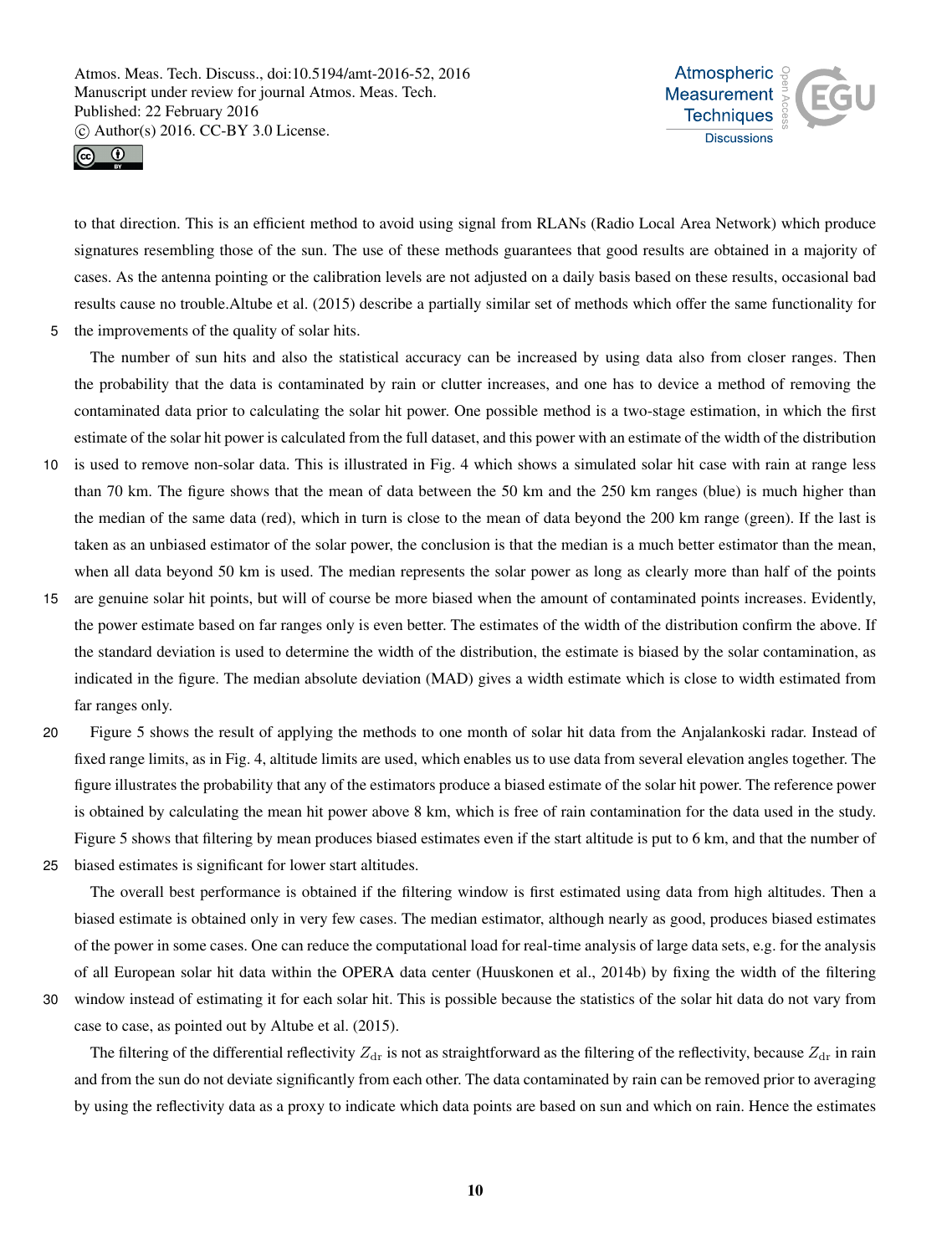





Figure 6.  $Z<sub>dr</sub>$  bias values for the ANJ radar in August 2014. The methods are indicated in the figure. The downward step on August 21 is a result of the change of the system  $Z_{dr}$  bias.

for  $Z_{dr}$  are calculated as the mean and standard deviation of the  $Z_{dr}$  profile by applying the same range indices as had been used for the reflectivity data.

# 4.2  $Z_{dr}$  results based on solar hits

- There is a number of different methods to estimate the  $Z_{dr}$  bias from the solar hits. Holleman et al. (2010a), when solving 5 Eg. 2 for the  $Z<sub>dr</sub>$ , first estimated the widths using a larger dataset and fixed the widths in the fitting, to improve the stability of the fit. This is one of the several methods available for the estimation of the  $Z_{dr}$  bias. An obvious second choice is to do a full 5-parameter fit, such as recommended for reflectivity data (Huuskonen et al., 2014a; Altube et al., 2015). It is also possible to do 3-parameter fitting by fixing the pointing to that obtained from the reflectivity fit, and thus fitting for power and the two width values only. Noting that the  $Z_{dr}$  bias would be constant over the solar disk for fully matching antenna beams, one can
- 10 take a mean or a median of all  $Z_{dr}$  hits. And, finally, it is possible to analyze the reflectivity channels separately, either by a 5-

or 3-parameter fit, and get the estimate by differencing the power.

Figure 6 compares  $Z<sub>dr</sub>$  estimates by five methods presented above for one month of data. One can readily notice that the results obtained by using the mean or the median are clearly different from those by the fitting methods. This is not surprising,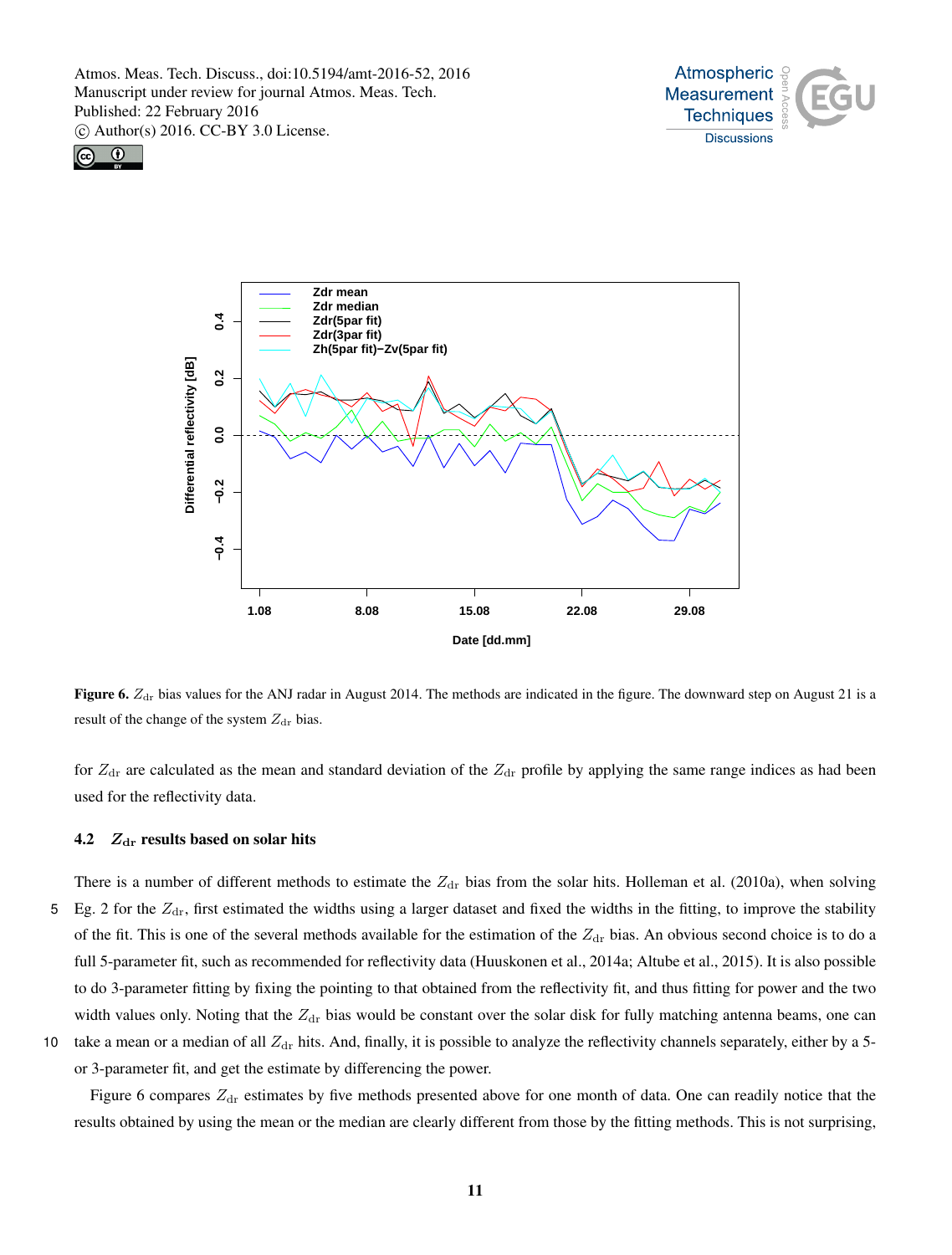





Figure 7. Elevation and azimuth pointing and image width results for the H and V polarization data for the ANJ radar. In each panel, the median is shown with a thick line, at 1st and 3rd quartiles by a box. Whiskers indicate data points closer than 1.5 times the box length from the quartiles, and data points beyond that are marked with circles.

because the  $Z_{dr}$  field seen in Fig. 2 is not constant. Taking a mean might work for a saddle surface if the averaging is restricted to a small area around the solar direction, but would not be a good method even in that case if the  $Z_{dr}$  surface has a clear minimum or maximum at the solar direction, such as for the case shown in Holleman et al. (2010a). Hence these methods are not recommendable. The three fitting methods give comparable results in the FMI case, where the widths of the two

5 polarizations differ, and hence the surface is not close to constant. For surfaces approaching constant the fitting to  $Z_{dr}$  may become increasingly unstable, especially if the pointing is one of the fit parameters. Hence a separate 5-par fit to both  $Z_H$  and  $Z_V$  is the safest method, and hence recommended. The  $Z_{dr}$  result is then obtained as the difference of the determined powers.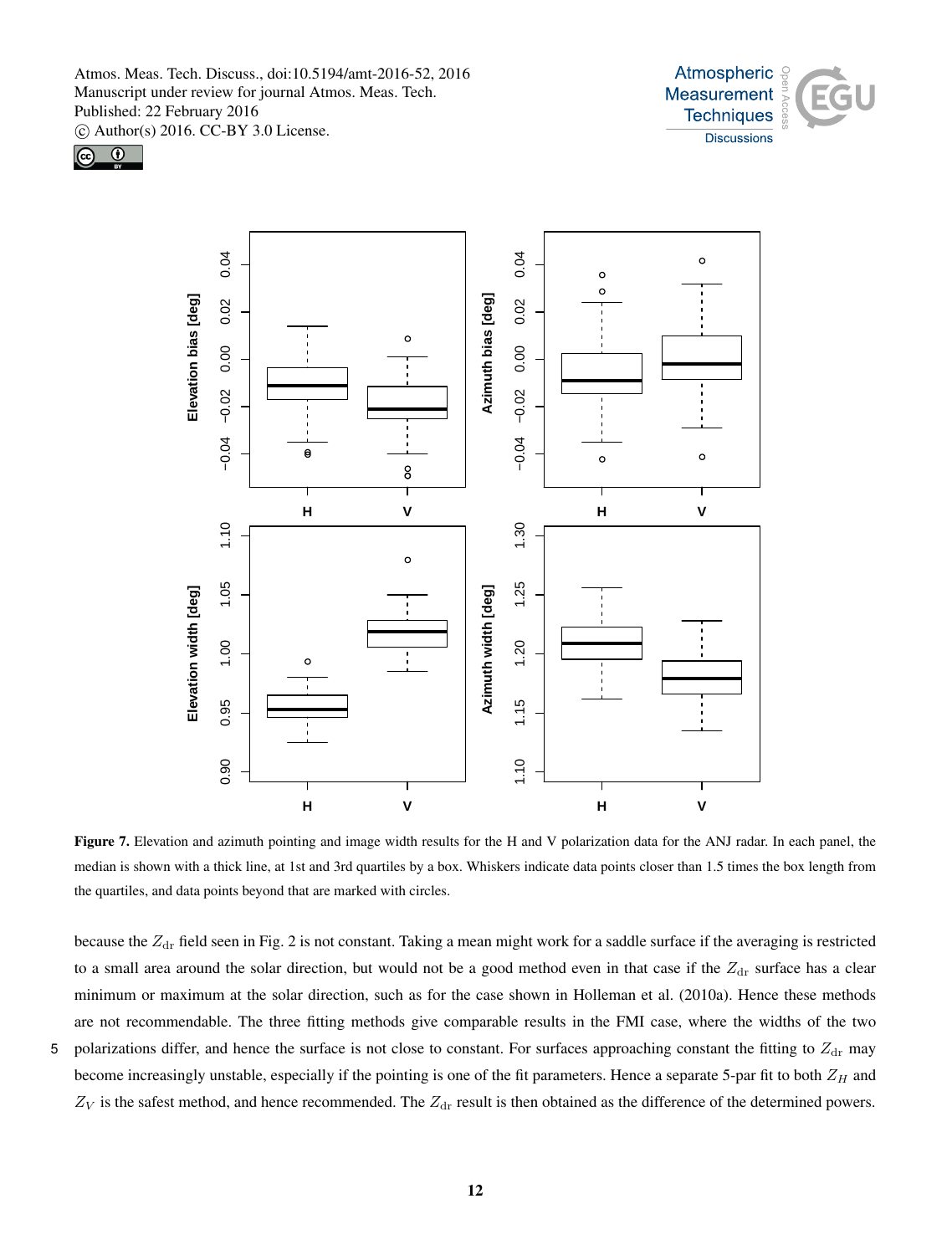





Figure 8.  $Z<sub>dr</sub>$  results for March and April of 2015 for FMI radars indicated in the panels. The numbers in each panel give the mean and standard deviation for the April data.

The additional benefit of doing the fitting to both  $Z_H$  and  $Z_V$  is that one can determine the squint angle, i.e. the angle between the pointing directions of the two polarizations. The two upper panels of Fig. 7 show statistics of the elevation and azimuth pointing results of the H and V polarizations for one month of data for the Anjalankoski (ANJ) radar. The analysis confirms that the H and V beams are well aligned. The squint angle for ANJ is less than 0.02°. A similar analysis of all the 5 radars confirms that for most other radars in the network the squint angle is less than 0.01°. These squint angle values are similar to those reported earlier by Frech (2013) for the German network.

The lower panels compare the width values of the two polarizations. There is a clear difference in the image widths so that for the V polarization the image is wider in elevation and for the H polarization in the azimuth. This is a results of the antenna design, and the results are typical for the whole network, and are consistent with the width values given in Table 1.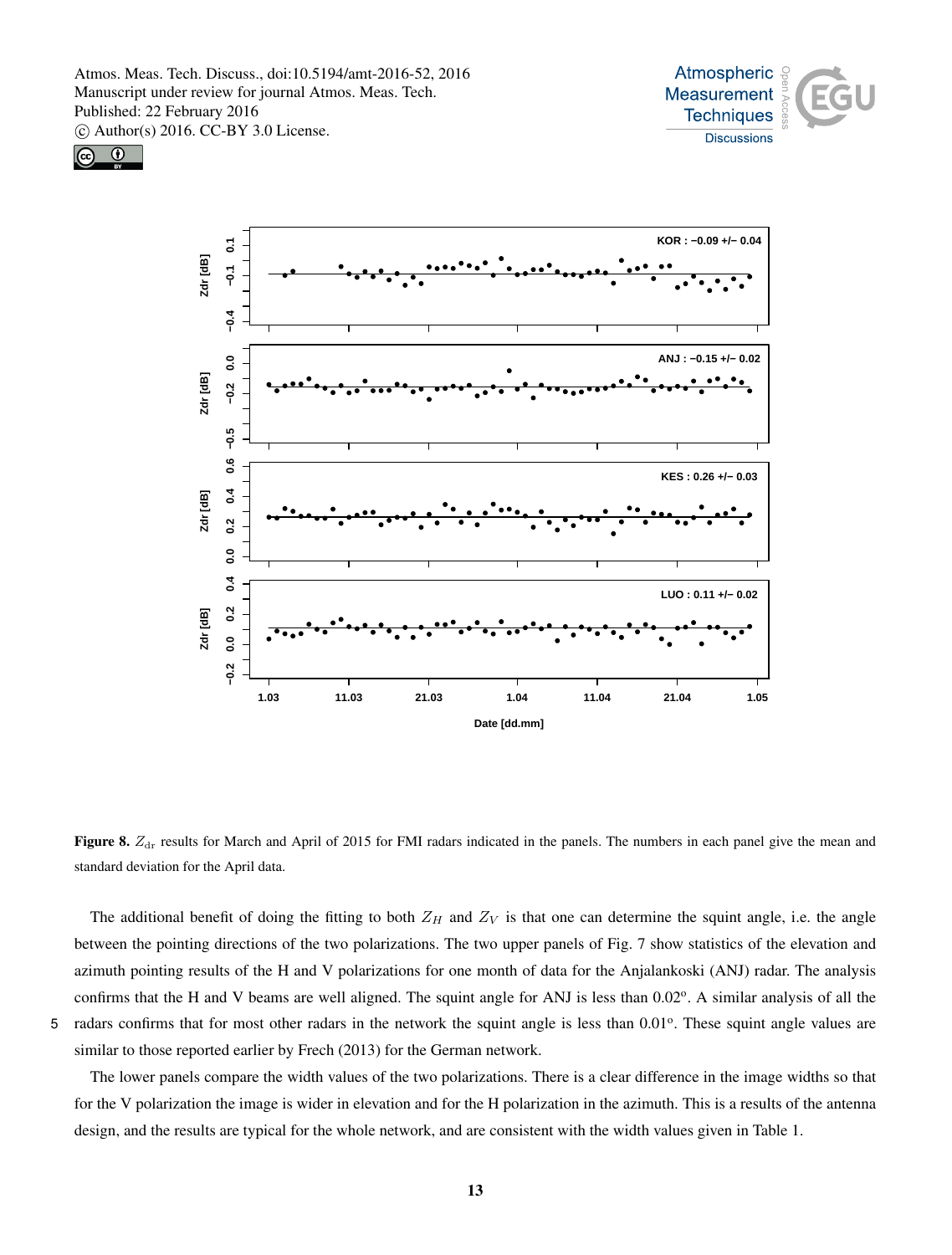



Figure 8 shows  $Z_{dr}$  results from four polarimetric FMI radars. The  $Z_{dr}$  values are differences of the horizontal and vertical powers, which were obtained by doing a 5-par fit to both polarizations separately, as recommended above. Figure 8 shows that the standard deviation during the last 30 days is 0.02° for two radars and 0.04° or less for all radars. This is an indication of the stability of the radar system itself and also of the analysis method. The standard deviations are significantly lower than 0.2 5 dB reported by Holleman et al. (2010a), or 0.05 dB reported by Gabella et al. (2015), probably because due to the better rain rejection in the estimation of the hits. The  $Z_{dr}$  bias itself varies from radar to radar.



Figure 9.  $Z_{dr}$  results in rainfall from the zenith scan for March and April of 2015 for FMI radars indicated in the panels. The numbers in each panel give the mean and standard deviation for the April data.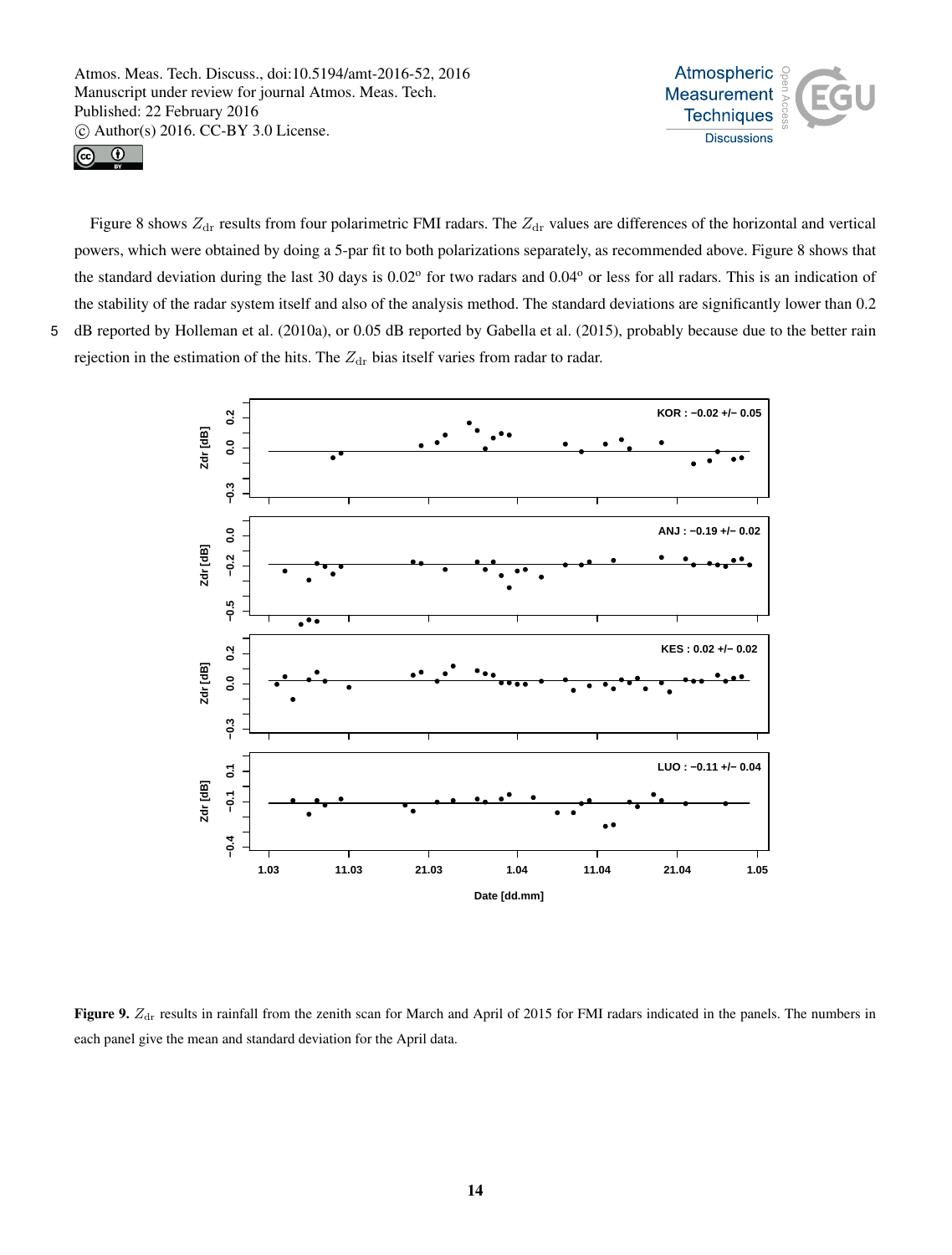



## 4.3  $Z_{dr}$  results from the zenith scans in rainfall

Figure 9 shows  $Z_{dr}$  bias values based on the zenith scan measurements for March and April 2015 for the same radars as used in Fig. 8. The results are not available for all days, because the determination requires rain above the radar. Yet the bias has been determined for more than half of the days. The figure shows that the  $Z_{dr}$  bias varies from radar to radar but that it is remarkably 5 stable as indicated by the standard deviation of the data. These bias values are not directly comparable to those from the sun for various reasons. The zenith scans are used to determine a system  $Z_{dr}$  bias which is entered into the signal processing and subtracted from all  $Z_{dr}$  measurements, and hence also from the data containing the solar hits. An effect of the change in the system bias is seen in Fig. 6 in which the  $Z_{dr}$  values make a downward step on August 21. Also the  $Z_{dr}$  values based on solar hits include the receiver chain only, and hence the difference on the transmitter losses and antenna gain between the horizontal 10 and the vertical channels, given in Table 1 need to be added before the comparison. When the above is taken into account, the difference in absolute value between the two methods is about 0.1 dB for four radars in the network, around 0.4 dB for three radars, and larger for one. Noting the stability of the results from both the solar and zenith methods, and assuming that the antenna gains do not change over time, the most obvious explanation is that the transmitter losses are not correct.

The fact that the transmitter loss values might be incorrect does not affect the usability of the  $Z_{dr}$  measurements, because 15 the zenith scan measurement takes all loss factors into account, and the bias determined from there corrects for all possible errors in the loss or gain difference values. However, any error in the losses biases the reflectivity values, and also limits the use of the solar based  $Z_{dr}$  values to that of monitoring of the stability of the receiver chain. In the latter they are most valuable, because an estimate is obtained during most of the days. The solar  $Z_{dr}$  values also provide a consistency check, assuming that the  $Z_{dr}$  bias correction is done correctly. If the solar  $Z_{dr}$  values are then not close to zero, it is highly probable that the losses, 20 either receiver or transmitter or both, are not correct or there is an error in the antenna gain figures. On the other hand a value

close to zero is no guarantee that all the above are correct, because several errors may cancel each other.

#### 5 Conclusions

The differential reflectivity of the quiet sun is zero and constant over the solar surface but the radar measurements include also the effect of the antenna and the receiver chain. In case the beams shapes of the horizontal and vertical polarizations were fully 25 identical, all  $Z_{dr}$  observations would have a constant value over the solar surface. This is not the case as shown by examples in Holleman et al. (2010a) and in the present paper. Hence the  $Z_{dr}$  bias cannot be estimated accurately by taking a simple median or mean over all solar  $Z_{dr}$  observations. Instead it is necessary to fit the observations to a model. The most stable and recommended method is to make a full 5-parameter fit to both polarization channels separately, which works well also when the surface approaches constant which corresponds to infinite width values. In that case direct fitting to  $Z_{dr}$  would come

30 increasingly difficult. In case the widths of the two polarizations differ, it is possible to perform a 5-par fit to  $Z_{dr}$  or to use the antenna pointing determined from the reflectivity fitting and fit for the remaining three parameters.

The zenith measurements of  $Z_{dr}$  in rain include both the transmitter and the receiver chain, whereas the solar measurements include only the receiver. The zenith measurements are essential because they are used to estimate the  $Z_{dr}$  bias, which is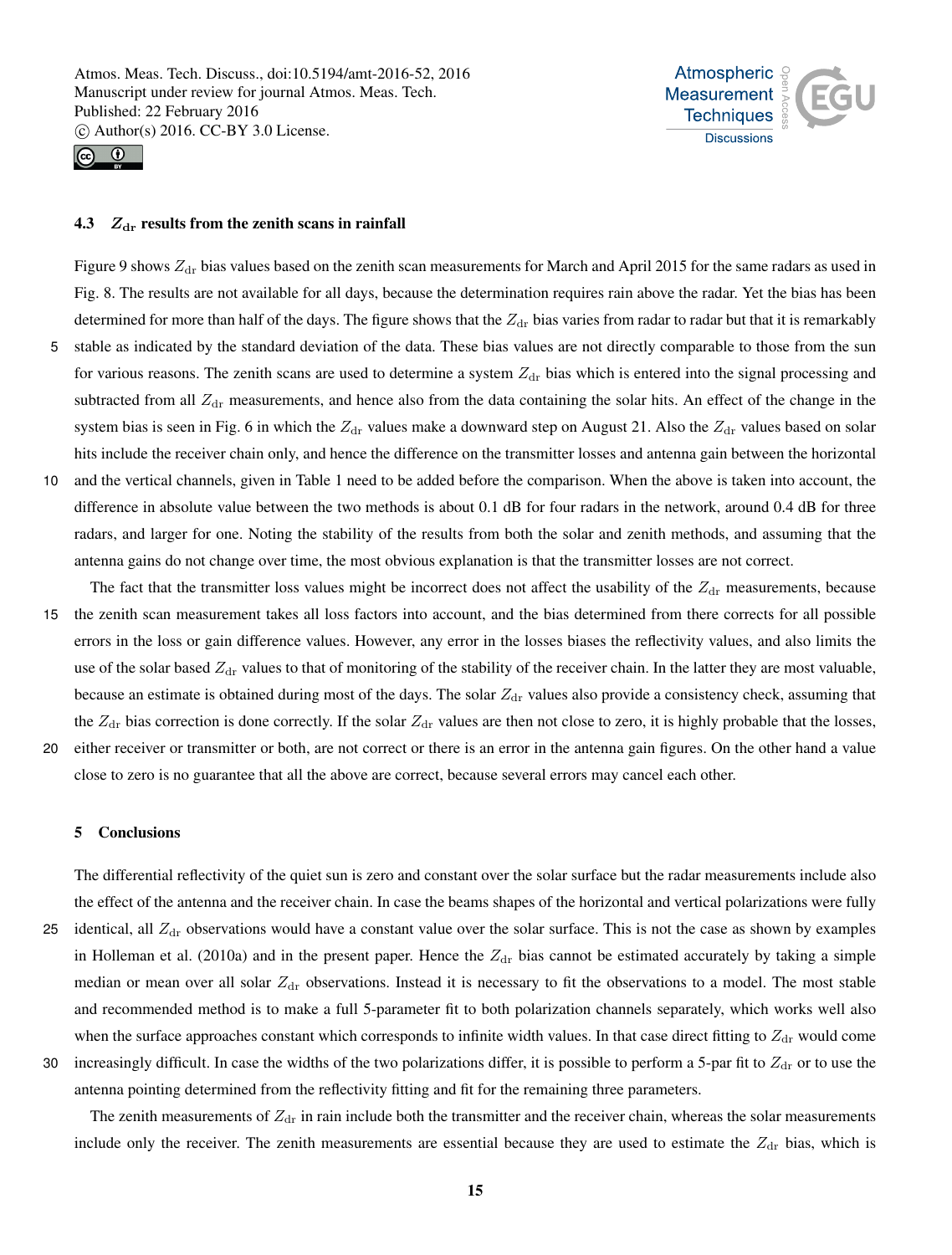



subtracted in the signal processing from all  $Z_{dr}$  measurements. The solar  $Z_{dr}$  observations are valuable for the monitoring of the receiver stability, and they also provide a consistency check on the measurements of the transmitter losses and gains. If the solar  $Z_{dr}$  bias is not close to zero, when the zenith bias correction is applied, the transmitter losses and gains are suspect.

The statistical accuracy of the  $Z_{dr}$  results, both solar and zenith observations, is better than 0.02 dB for most radars, based on 5 the analysis of on month of data. This is a significantly better value than those reported earlier (Holleman et al., 2010a; Frech,

- 2013; Gabella et al., 2015). The accuracy is a combination of the radar system performance and that of the analysis system. In the latter we have used a number of existing methods (Huuskonen and Holleman, 2007; Holleman et al., 2010a) and introduced a number of new tools. With this we have developed a method to extract solar hits accurately without any significant rain and clutter contamination. Noting that the  $Z_{dr}$  from the sun and the signals we want to remove, e.g. clutter and rain, may be close
- 10 to each other in value, we have introduced a method where the quality control is done using the reflectivity data. The improved level of accuracy provided by these methods allows us to monitor and detect changes in the receiver chain much better than before. All this improves the quality of  $Z_{dr}$  data, which is most important for many polarimetric algorithms. It is recommended that this improved online monitoring of the differential reflectivity is performed daily for all polarimetric radars in the network, preferably in combination with the rain calibration at zenith.
- 15 *Acknowledgements.* The numerical analysis and the figures have been prepared using the R software (R Core Team, 2012).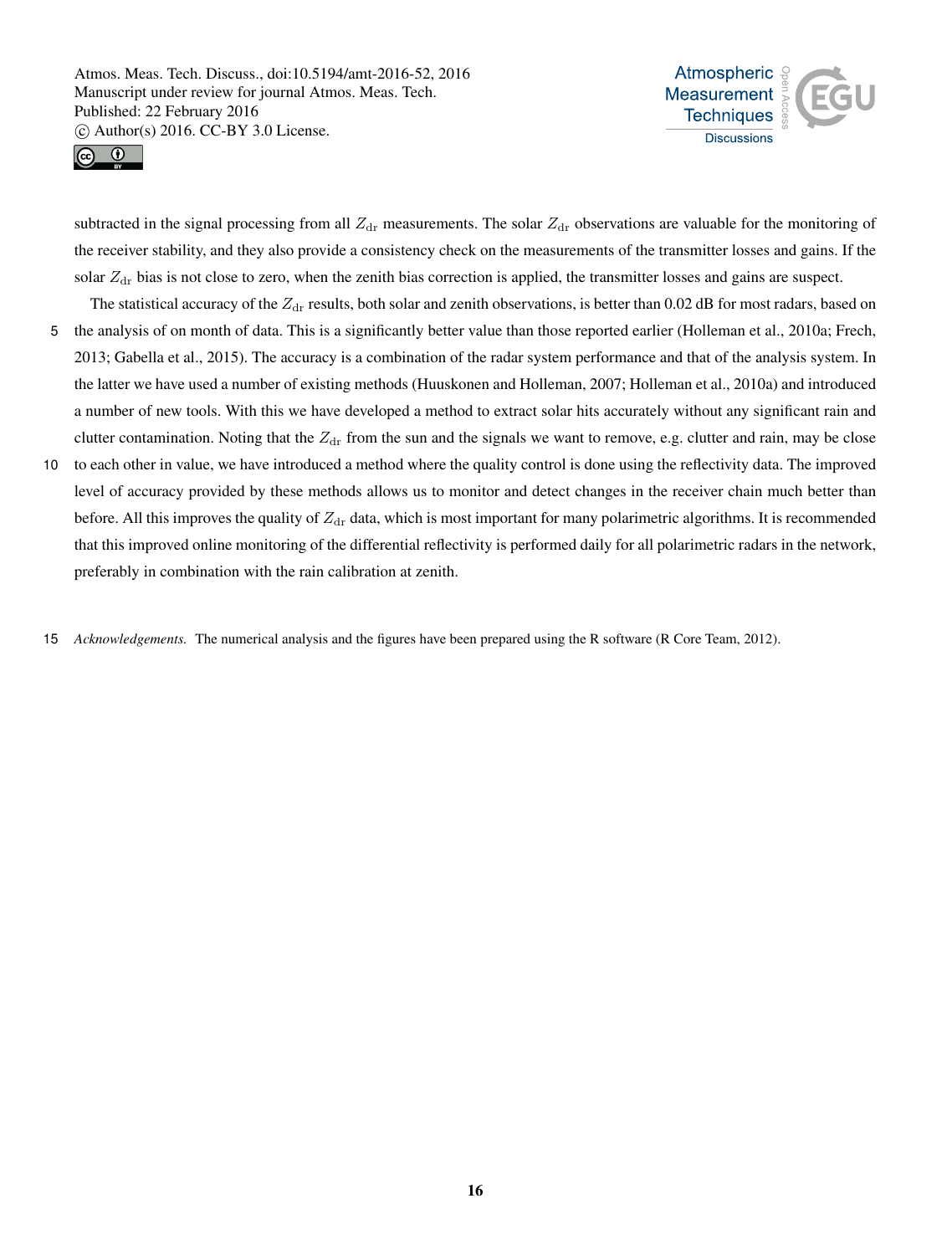



#### References

- Altube, P., Bech, J., Argemí, O., and Rigo, T.: Quality control of antenna alignment and receiver calibration using the Sun: adaptation to mid range weather radar observations at low elevation angles, J. Atmos. Ocean. Technol., 32, 927–942, 2015.
- Cunningham, J., Zittel, W., Lee, R., Ice, R., and Hoban, N.: Methods for identifying systematic differentil reflectivity  $(Z_{DR})$  biases on the 5 operational WSR-88D network, in: 36th Conference on Radar Meteorology, AMS, 2013.
	- Darlington, T., Kitchen, M., Sugier, J., and de Rohan-Truba, J.: Automated Real-time Monitoring of Radar Sensitivity and Antenna Pointing Accuracy, in: 31st Conference on Radar Meteorology, pp. 538–541, AMS, 2003.

Doviak, R. J. and Zrnic, D. S.: Doppler Radar and Weather Observations, Academic Press, Second edn., 1993. ´

Figueras i Ventura, J., Boumahmoud, A.-A., Fradon, R., Dupuy, P., and Tabary, P.: Long-term monitoring of French polarimetric radar data

10 quality and evaluation of several polarimetric quantitative precipitation estimators in ideal conditions for operational implementation at C-band, Q. J. R. Meteorol. Soc., 138, 2212–2228, 2012.

Frech, M.: Monitoring the data quality of the new polarimetric weather radar network of the German Meteorological Service, in: 36th Conference on Radar Meteorology, AMS, 2013.

Gabella, M., Sartori, M., Boscacci, M., and Germann, U.: Vertical and Horizontal Polarization Observations of Slowly Varying Solar Emis-

15 sions from Operational Swiss Weather Radars, Atmosphere, 6(1), 50–59, 2015.

- Gorgucci, E., Scarchilli, G., and Chandrasekar, V.: A Procedure to Calibrate Multiparameter Weather Radar Using Properties of the Rain Medium, IEEE Trans. Geosci. Remote Sens., 37, 269–276, 1999.
	- Holleman, I. and Beekhuis, H.: Weather Radar Monitoring using the Sun, Technical Report TR-272, Royal Netherlands Meteorological Institute (KNMI), 2004.
- 20 Holleman, I. and Huuskonen, A.: Analytical formulas for refraction of radiowaves from exoatmospheric sources, Radio Science, 48, 226–231, doi:10.1002/rds.20030, 2013.
	- Holleman, I., Huuskonen, A., Gill, R., and Tabary, P.: Operational Monitoring of Radar Differential Reflectivity using the Sun, J. Atmos. Ocean. Technol., 27, 881–887, 2010a.

Holleman, I., Huuskonen, A., Kurri, M., and Beekhuis, H.: Operational Monitoring of Weather Radar Receiving Chain using the Sun, J.

- 25 Atmos. Ocean. Technol., 27, 159–166, 2010b.
	- Huuskonen, A. and Hohti, H.: Using the solar flux data from operational scans for checking the elevation pointing of a radar, in: 3rd European Conference of Radar Meteorology and Hydrology (ERAD), 2004.
	- Huuskonen, A. and Holleman, I.: Determining weather radar antenna pointing using signals detected from the sun at low antenna elevations, J. Atmos. Ocean. Technol., 24, 476–483, 2007.
- 30 Huuskonen, A., Kurri, M., Hohti, H., Beekhuis, H., Leijnse, H., and Holleman, I.: Radar performance monitoring using the angular width of the solar image, J. Atmos. Ocean. Technol., 31, 1704–1712, 2014a.
	- Huuskonen, A., Saltikoff, E., and Holleman, I.: The operational weather radar network in Europe, Bull. Amer. Meteor. Soc., 95, 897–907, 2014b.
- Melnikov, V. M., Zrnic, D. S., Doviak, R. J., and Carter, J. K.: Calibration and Performance Analysis of NSSL's Polarimetric WSR-88D, ´ 35 Tech. rep., National Severe Storms Laboratory (NSSL), available via http://publications.nssl.noaa.gov/wsr88d\_reports/, 2003.
- Pratte, J. F. and Ferraro, D. G.: Automated solar gain calibration, in: 24th Conference on Radar Meteorology, pp. 619–622, AMS, 1989. Probert-Jones, J. R.: The radar equation in meteorology, Q. J. R. Meteorol. Soc., 88, 486–495, 1962.